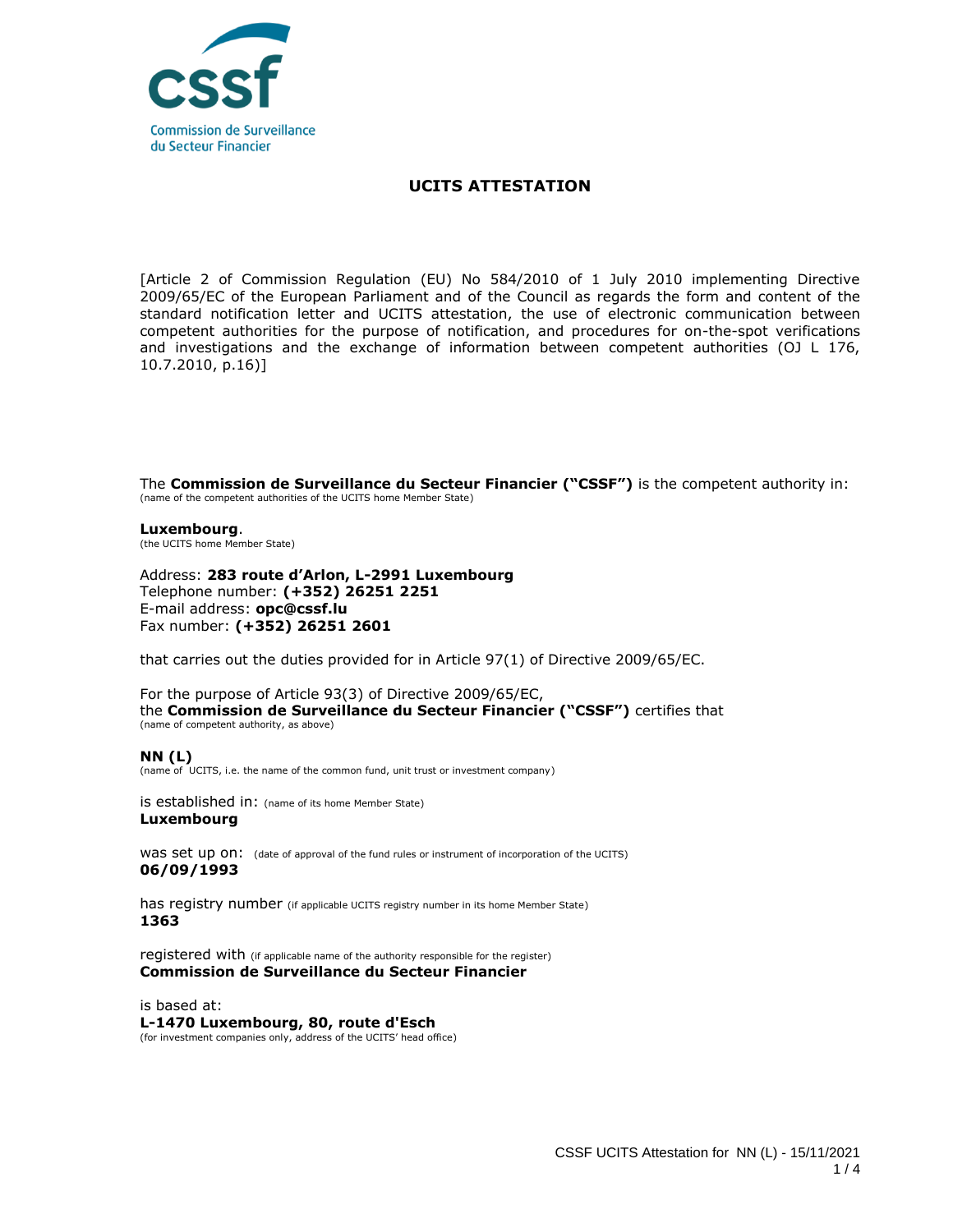

is: (please tick appropriate one box)

either  $\Box$  a common fund/unit trust

| List of all compartments approved in the home Member State, if applicable |      |  |
|---------------------------------------------------------------------------|------|--|
| Serial no.                                                                | Name |  |

Managed by the management company:

(name and address of the management company)

or  $\boxtimes$  an investment company

| List of all compartments approved in the home Member State, if applicable |                                                           |
|---------------------------------------------------------------------------|-----------------------------------------------------------|
| Serial no.                                                                | <b>Name</b>                                               |
| 4                                                                         | <b>EUROPEAN REAL ESTATE</b>                               |
| 9                                                                         | <b>HEALTH CARE</b>                                        |
| 12                                                                        | <b>FOOD &amp; BEVERAGES</b>                               |
| 21                                                                        | <b>BANKING &amp; INSURANCE</b>                            |
| 24                                                                        | <b>ENERGY</b>                                             |
| 25                                                                        | <b>CLIMATE &amp; ENVIRONMENT</b>                          |
| 26                                                                        | <b>SMART CONNECTIVITY</b>                                 |
| 28                                                                        | <b>HEALTH &amp; WELL-BEING</b>                            |
| 54                                                                        | <b>EURO HIGH DIVIDEND</b>                                 |
| 61                                                                        | <b>GREATER CHINA EQUITY</b>                               |
| 69                                                                        | <b>GLOBAL SUSTAINABLE EQUITY</b>                          |
| 74                                                                        | <b>EMERGING MARKETS ENHANCED INDEX SUSTAINABLE EQUITY</b> |
| 75                                                                        | <b>ASIA INCOME</b>                                        |
| 76                                                                        | <b>EMERGING EUROPE EQUITY</b>                             |
| 77                                                                        | <b>US ENHANCED CORE CONCENTRATED EQUITY</b>               |
| 78                                                                        | <b>JAPAN EQUITY</b>                                       |
| 82                                                                        | <b>EURO EQUITY</b>                                        |
| 83                                                                        | <b>EUROPEAN EQUITY</b>                                    |
| 84                                                                        | <b>GLOBAL HIGH DIVIDEND</b>                               |
| 88                                                                        | <b>EUROPEAN HIGH DIVIDEND</b>                             |
| 89                                                                        | <b>US HIGH DIVIDEND</b>                                   |
| 90                                                                        | <b>EURO INCOME</b>                                        |
| 93                                                                        | <b>GLOBAL EQUITY IMPACT OPPORTUNITIES</b>                 |
| 94                                                                        | <b>GLOBAL REAL ESTATE</b>                                 |
| 96                                                                        | <b>EMERGING MARKETS HIGH DIVIDEND</b>                     |
| 102                                                                       | <b>ALTERNATIVE BETA</b>                                   |
| 106                                                                       | <b>COMMODITY ENHANCED</b>                                 |
| 107                                                                       | <b>FIRST CLASS PROTECTION</b>                             |
| 111                                                                       | <b>ASIAN DEBT (HARD CURRENCY)</b>                         |
| 112                                                                       | <b>BELGIAN GOVERNMENT BOND</b>                            |
| 113                                                                       | <b>US FACTOR CREDIT</b>                                   |
| 114                                                                       | <b>EMERGING MARKETS DEBT (HARD CURRENCY)</b>              |
| 115                                                                       | <b>EMERGING MARKETS DEBT (LOCAL BOND)</b>                 |
| 116                                                                       | <b>EMERGING MARKETS DEBT (LOCAL CURRENCY)</b>             |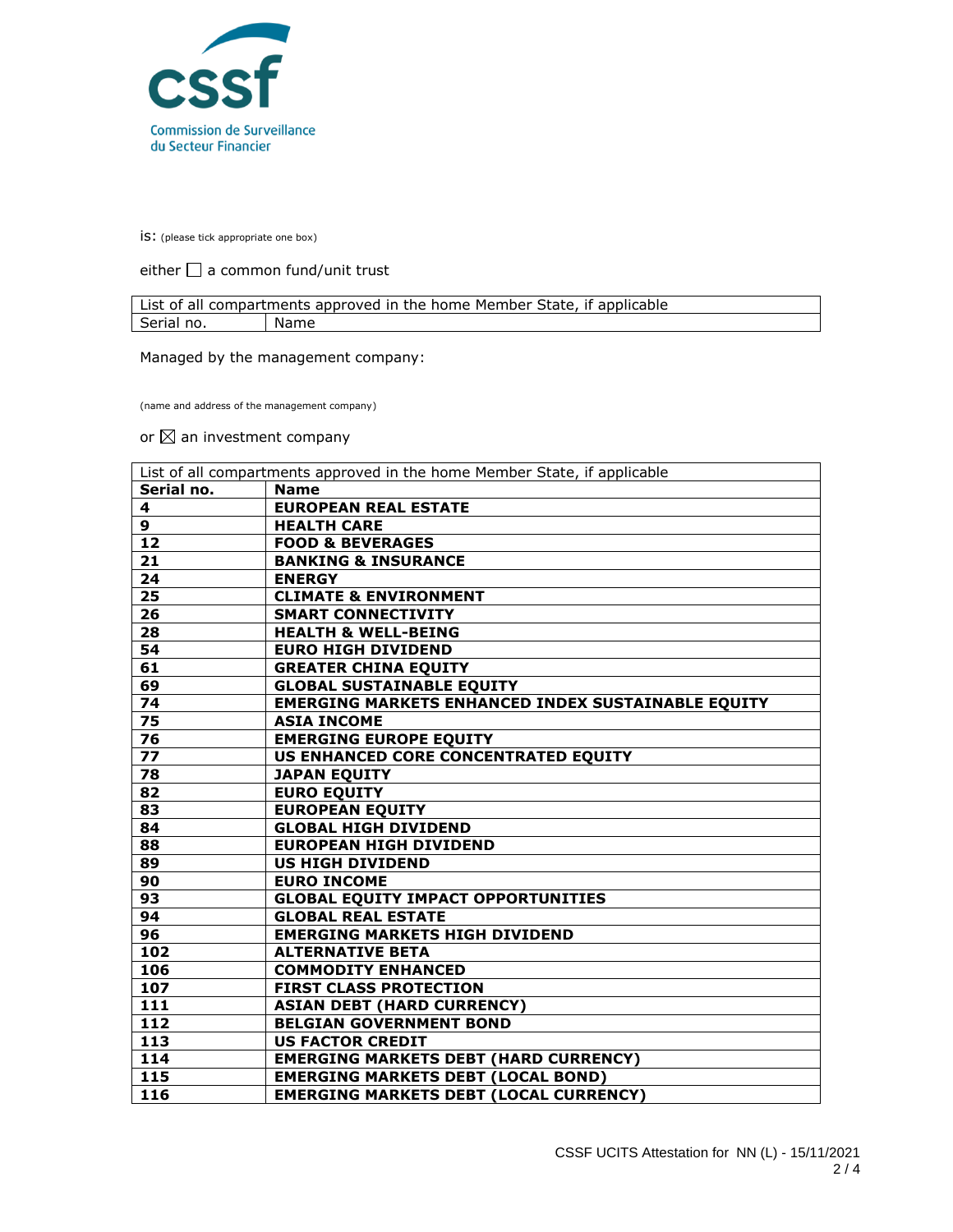

| 117 | <b>EURO FIXED INCOME</b>                                    |
|-----|-------------------------------------------------------------|
| 118 | <b>EUROMIX BOND</b>                                         |
| 119 | <b>GLOBAL INFLATION LINKED BOND</b>                         |
| 120 | <b>EURO LIQUIDITY</b>                                       |
| 121 | <b>EURO LONG DURATION BOND</b>                              |
| 122 | <b>EURO SHORT DURATION</b>                                  |
| 123 | <b>EURO CREDIT</b>                                          |
| 124 | <b>GLOBAL HIGH YIELD</b>                                    |
| 125 | <b>US CREDIT</b>                                            |
| 126 | <b>GLOBAL BOND OPPORTUNITIES</b>                            |
| 128 | <b>EUROPEAN HIGH YIELD</b>                                  |
| 130 | <b>EMERGING MARKETS CORPORATE DEBT</b>                      |
| 131 | EURO SUSTAINABLE CREDIT (EXCLUDING FINANCIALS)              |
| 133 | <b>GLOBAL INVESTMENT GRADE CREDIT</b>                       |
| 135 | <b>AAA ABS</b>                                              |
| 143 | FIRST CLASS STABLE YIELD OPPORTUNITIES                      |
| 148 | <b>EURO COVERED BOND</b>                                    |
| 150 | <b>FIRST CLASS MULTI ASSET</b>                              |
| 151 | FIRST CLASS YIELD OPPORTUNITIES                             |
| 152 | <b>EUROPEAN SUSTAINABLE EQUITY</b>                          |
| 153 | <b>FRONTIER MARKETS DEBT (HARD CURRENCY)</b>                |
| 154 | FIRST CLASS MULTI ASSET PREMIUM                             |
| 155 | <b>ASIAN HIGH YIELD</b>                                     |
| 156 | <b>EURO SUSTAINABLE CREDIT</b>                              |
| 157 | <b>MULTI ASSET HIGH INCOME</b>                              |
| 158 | <b>GLOBAL CONVERTIBLE OPPORTUNITIES</b>                     |
| 160 | <b>MULTI ASSET FACTOR OPPORTUNITIES</b>                     |
| 161 | <b>GREEN BOND</b>                                           |
| 162 | ASIA EX JAPAN EQUITY OPPORTUNITIES                          |
| 163 | <b>GLOBAL EQUITY ABSOLUTE RETURN</b>                        |
| 164 | <b>US HIGH YIELD</b>                                        |
| 165 | <b>GLOBAL CONVERTIBLE BOND</b>                              |
| 166 | <b>EUROPEAN PARTICIPATION EQUITY</b>                        |
| 167 | <b>EMERGING MARKETS DEBT SHORT DURATION (HARD CURRENCY)</b> |
| 168 | <b>EUROPEAN ABS</b>                                         |
| 169 | <b>GLOBAL CONVERTIBLE INCOME</b>                            |
| 170 | <b>GREEN BOND SHORT DURATION</b>                            |
| 171 | <b>GLOBAL ENHANCED INDEX SUSTAINABLE EQUITY</b>             |
| 172 | NORTH AMERICA ENHANCED INDEX SUSTAINABLE EQUITY             |
| 173 | EUROPEAN ENHANCED INDEX SUSTAINABLE EQUITY                  |
| 174 | <b>CORPORATE GREEN BOND</b>                                 |
| 175 | <b>SOVEREIGN GREEN BOND</b>                                 |
| 176 | <b>US BEHAVIOURAL EQUITY</b>                                |

that: (please tick appropriate one box)

either  $\boxtimes$  has designated a management company

## **NN INVESTMENT PARTNERS B.V.**

**2595 AS Den Haag, Schenkkade 65** (name and address of the designated management company)